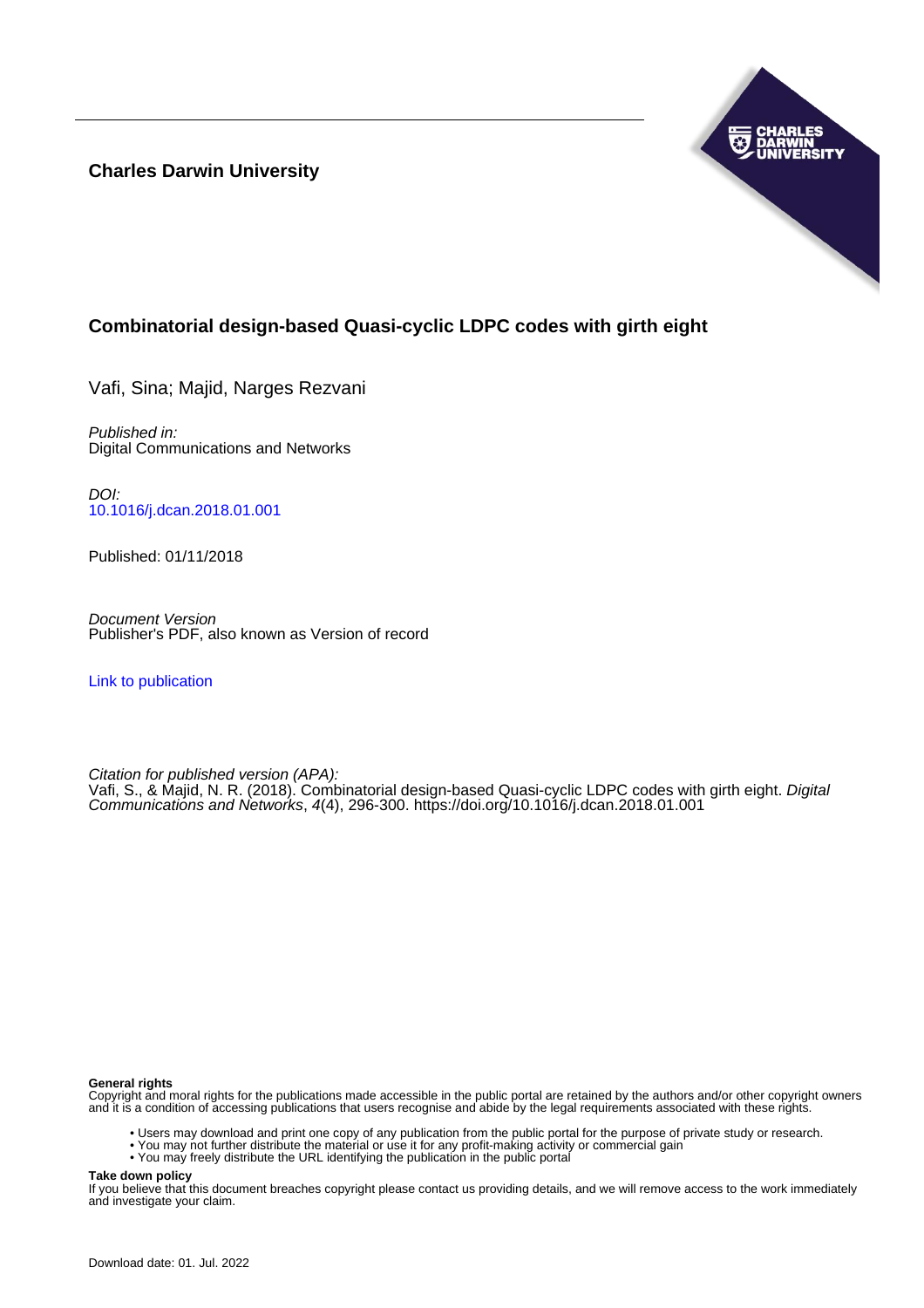Contents lists available at [ScienceDirect](www.sciencedirect.com/science/journal/23528648)



Digital Communications and Networks



journal homepage: [www.keaipublishing.com/en/journals/digital-communications-and-networks/](http://www.keaipublishing.com/en/journals/digital-communications-and-networks/)

## Combinatorial design-based quasi-cyclic LDPC codes with girth eight

## Sina Vafi \* , Narges Rezvani Majid

College of Engineering, Information Technology and Environment, Charles Darwin University, Ellengowan Drive, NT, 0909, Australia

## ARTICLE INFO

Keywords: Quasi-cyclic LDPC codes Combinatorial design Minimum weight Girth

## ABSTRACT

This paper presents a novel regular Quasi-Cyclic (QC) Low Density Parity Check (LDPC) codes with columnweight three and girth at least eight. These are designed on the basis of combinatorial design in which subsets applied for the construction of circulant matrices are determined by a particular subset. Considering the nonexistence of cycles four and six in the structure of the parity check matrix, a bound for their minimum weight is proposed. The simulations conducted confirm that without applying a masking technique, the newly implemented codes have a performance similar to or better than other well-known codes. This is evident in the waterfall region, while their error floor at very low Bit Error Rate (BER) is expected.

### 1. Introduction

Quasi-Cyclic Low-Density Parity Check (QC-LDPC) codes are introduced as a class of structured-type LDPC codes, which are practically applied to the current and next generation of broadband networks. This is because of their less complex encoding and high error-correcting capability formed by a parallel decoding structure. Like other types of LDPC codes, the existence of small trapping sets dominates iterative decoding performance of QC-LDPC codes over the Additive White Gaussian Noise (AWGN) channel at the error floor region. It is well-known that the small size of a trapping set is directly related to the girth of the code. Hence, in order to mitigate the effect of the error floor, the design of a code with large girth and a relatively high minimum weight is recommended.

In general, QC-LDPC codes are designed with girth six. A masking technique is applied on their parity check matrix to prohibit cycle six and form codes with the girth at least eight. This is conventionally applied on the parity check matrix constituted by Circulant Permutation Matrices (CPMs) [[1](#page-5-0),[2\]](#page-5-0).

Similarly, several circulant matrices are used to construct a high performance QC-LDPC code with a shorter length in the waterfall region. This is obtained with the squashing process, which is accomplished on the constructed parity check matrix to achieve girth eight for the QC-LDPC code [\[3\]](#page-5-0).

Zhang et al. proposed a method for the construction of codes with girth six, whose parity check matrix is formed by two rows of circulant matrices [\[4\]](#page-5-0). This work is extended to present criteria for determining codes' parameters, such as rate and length, based on the utilised number of rows and columns of the parity check matrix. An exhaustive search

algorithm was also proposed for determining the shortest possible length of regular QC-LDPC codes with girth eight. The algorithm is applied for CPM-based parity check matrices having symmetry in their structure [[5](#page-5-0)].

QC-LDPC codes with large girth and relatively high minimum weight are obtained by Cyclic Difference Families sets (CDFs) in which every specific number of elements defined in the subsets of a group occurs only once [\[6\]](#page-5-0). The non-binary shape of these codes with long length and high girth is constructed by using the Singer perfect difference set concept [[7](#page-5-0)]. The parity check matrix of these codes can be modified to demonstrate short-length QC-LDPC codes either in binary or non-binary format with girth eight [\[8](#page-5-0)]. In this case, codes with a girth greater than six are designed by parity check matrices with column-weight two. For parity check matrices with column-weight three, their girth is limited to six. Constituent circulant matrices of the parity check matrix with girth six can be designed by using combinatorial design. This means that elements of a subset are determined on the basis of elements of the previous subset. In addition, subsets are defined such that the difference between every two elements of a subset is unique with all other differences [\[9\]](#page-5-0). In comparison with codes formed by CDFs, combinatorial design-based codes have more flexibility in their structure as it is not necessary to have the difference of two elements as an element of the subset.

This paper presents a method for constructing combinatorial designbased regular QC-LDPC codes with girth at least eight. The parity check matrix of these codes has column-weight three and is formed by two rows of circulant matrices. In addition to the condition given in Ref. [[9](#page-5-0)], which defines subsets without cycle four, other criteria are applied for the subsets, aiming to remove cycle six from the Tanner graph of the parity check matrix. Based on these specifications, newly designed codes have a

\* Corresponding author. E-mail addresses: Sina.vafi[@cdu.edu.au](mailto:Sina.vafi@cdu.edu.au) (S. Vafi), [Rezvani.narges@gmail.com](mailto:Rezvani.narges@gmail.com) (N.R. Majid).

<https://doi.org/10.1016/j.dcan.2018.01.001>

Received 28 May 2017; Received in revised form 19 September 2017; Accepted 2 January 2018 Available online 6 January 2018

2352-8648/© 2018 Chongqing University of Posts and Telecommunications. Production and hosting by Elsevier B.V. on behalf of KeAi. This is an open access article under the CC BY-NC-ND license ([http://creativecommons.org/licenses/by-nc-nd/4.0/\)](http://creativecommons.org/licenses/by-nc-nd/4.0/).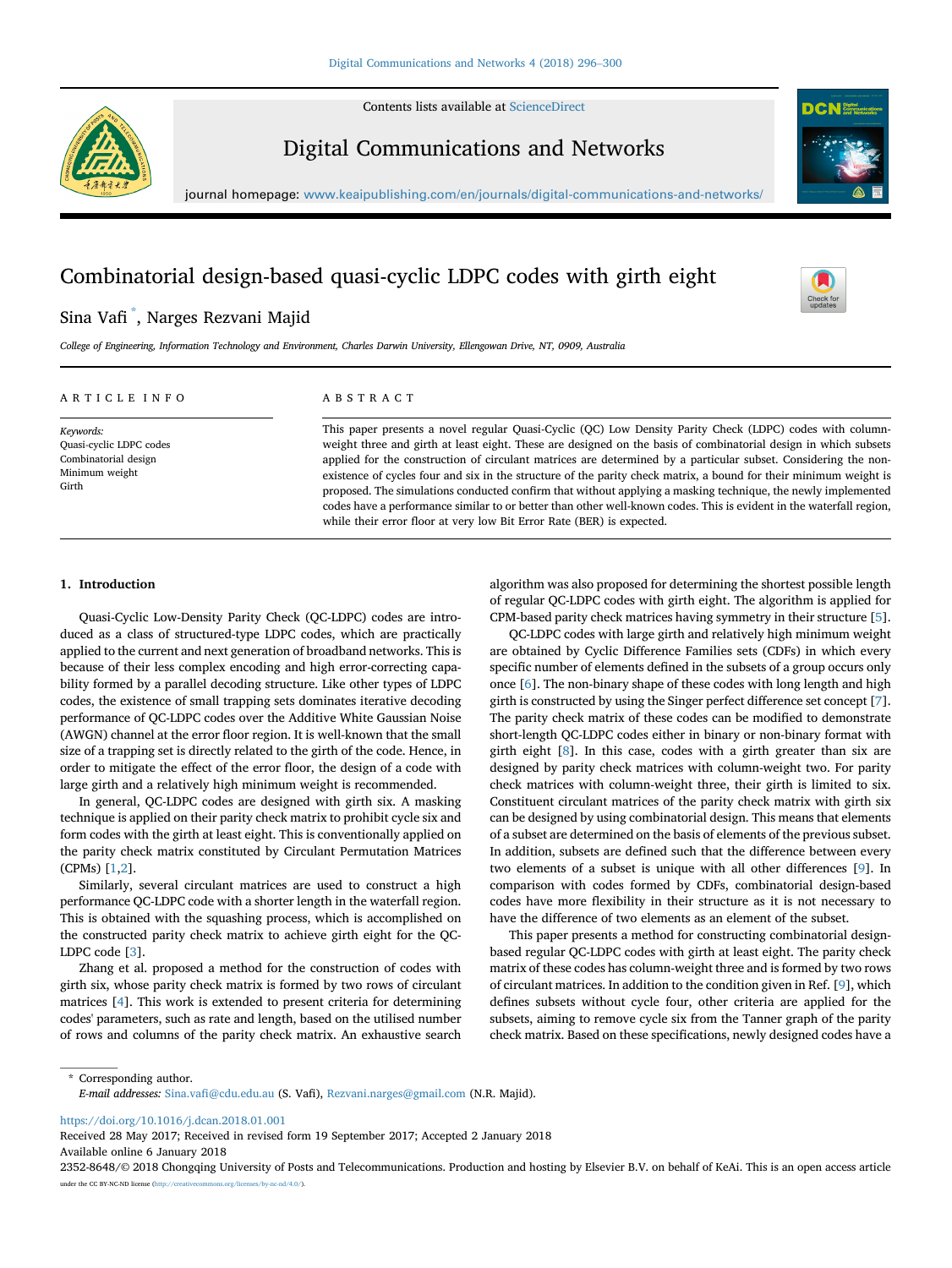<span id="page-2-0"></span>high performance in the waterfall region. Moreover, our analysis reveals that codes have a relatively high minimum weight. As a result, it is expected that their error floor occurs at a very low Bit Error Rate (BER). This is confirmed by number of simulations conducted on codes with different rates.

The rest of the paper is organized as follows: Section 2 presents subsets which are applied in the construction of circulant matrices. It demonstrates how elements of subsets are selected to prohibit short cycles in the Tanner graph of the parity check matrix. Section 3 explains the structure of QC-LDPC codes with girth at least eight and also represents a bound for determining the minimum weight of the codes. Section [4](#page-4-0) gives the simulation results of the designed codes and their comparison with similar ones. Finally, Section [5](#page-5-0) summarizes the paper.

### 2. Structure of subsets with the unique difference between elements

For given  $n \in \mathbb{N}$ , we define subsets  $S_i \subset \mathbb{N} \cup \{0\}$ ,  $1 \le i \le n$ , by strictly increasing sequences  $\{\alpha_{i,j}\}_{1\leq j\leq 2}$ , which satisfy the following conditions:

1)  $\alpha_{1,1} \in \mathbb{Z}$  and  $\alpha_{1,2} \in \mathbb{Z}$ . For  $2 \le i \le n$ , we choose  $m \in \mathbb{N}/\{1\}$ ,  $r \in \mathbb{Z}/\{0\}$ <br>with  $m > r$  such that with  $m > r$  such that

$$
\alpha_{i,2} = m\alpha_{i-1,2} - r.\tag{1}
$$

In addition,

$$
\alpha_{i,2} - \alpha_{i,1} \neq \alpha_{i,2} - \alpha_{i,1}, \quad \forall i < i \tag{2}
$$

We also define subsets  $A_{i_1} \subset \mathbb{N} \cup \{0\}$ ,  $1 \leq i_1 \leq n$ , by  $\{\beta_{i_1}\}\)$ , which satisfy following conditions: the following conditions:

2)  $\beta_{i_1} \in \mathbb{Z}$  and for  $2 \le i_1 \le n$  we choose  $q \in \mathbb{N} \setminus \{1\}$ ,  $d \in \mathbb{Z} \setminus \{0\}$  with  $q > d$  such that

$$
\beta_{i_1} = q\beta_{i_1-1} - d \tag{3}
$$

3) For every  $1 \leq i \leq n$ ,  $1 \leq i_1 \leq n$ ,

$$
\alpha_{i,2} - \alpha_{i,1} \neq \beta_{i_1} \tag{4}
$$

Based on the above-mentioned subsets, an additive group  $\mathbb{Z}_{\nu} =$  $\{0, 1, \dots, \nu - 1\}$  is defined in such a way that  $3(a_{i2} - a_{i1})$   $\neq \nu$  for all  $1 \le i \le n$ . In addition, for all  $1 \le i \le n$  and  $1 \le i_1 \le n$ ,  $(a_{i,2} - a_{i,1})$ , and  $(a_{i,2} - a_{i,2})$  are repeated only ange in this group and *u* is the emallest value.  $(\pm \beta_{i_1})$  are repeated only once in this group and  $\nu$  is the smallest value, which satisfies the above conditions. For example, consider subsets  $S_1 = \{0, 42\}, S_2 = \{1, 88\}, S_3 = \{2, 180\}, A_1 = \{78\}, \text{ and } A_2 = \{155\}$ and  $A_3 = \{0, 309\}$  are defined in  $\mathbb{Z}_{311}.$  The second elements of  $S_2$  and  $S_3$ are obtained from  $S_1$ , when  $m = 2$  and  $r = -4$  are applied in (1). Similarly,  $A_2$  and  $A_3$  are formed from  $A_1$  by using  $q = 2$  and  $d = 1$  in (3). For these subsets,  $\Delta_{S_1} = \{42, 269\}, \quad \Delta_{S_2} = \{87, 224\}, \quad \Delta_{S_3} = \{178, 133\}$  $\Delta_{A_1} = \{78, 233\}, \Delta_{A_2} = \{155, 156\}$  and  $\Delta_{A_3} = \{2, 309\},$  which give sets of differences between elements of  $S_1$ ,  $S_2$ ,  $S_3$ ,  $A_1$ ,  $A_2$  and  $A_3$ , respectively. It is concluded that the difference between any two elements of a subset is unique, with other differences obtained from other subsets.

#### 3. Structure of QC-LDPC codes with girth at least 8

Let c be an even value greater than 2,  $C_i$  and  $I_i$ ,  $1 \le i \le c$  be  $\ell \times \ell$ <br>what matrices with column weight two and one, respectively. For circulant matrices with column-weight two and one, respectively. For odd values of  $\frac{c}{2}$ , the parity check matrix of a  $(c\ell, (c-2)\ell)$  QC-LDPC code with rate  $R = \frac{(c-2)}{c}$  is constructed in the following form:

$$
\mathbf{H} = \begin{bmatrix} C_1 & I_1 & I_3 & C_4 & C_5 & I_6 \cdots & C_{c-1} & I_{c-1} \\ I_2 & C_2 & C_3 & I_4 & I_5 & C_6 \cdots & I_c & C_c \end{bmatrix}
$$

Similarly, for even values of  $\frac{c}{2}$ , this matrix is given by:



Fig. 1. Existence of a cycle six formed by four circulant matrices.

$$
\mathbf{H} = \begin{bmatrix} C_1 & I_1 & I_3 & C_4 & C_5 & I_6 \cdots & I_{c-1} & C_{c-1} \\ I_2 & C_2 & C_3 & I_4 & I_5 & C_6 \cdots & C_c & I_c \end{bmatrix}
$$

Positions of 1 in the zeroth row of each circulant matrix will be elements of a subset satisfying conditions represented in Section  $2$ , where  $\ell = \nu$  and  $c = n$ . By  $\ell - 1$  cyclic shifts of the zeroth row, other rows of the circulant matrix will be formed. In the constructed parity check matrix, the difference between positions of 1 in a circulant matrix is different from other differences obtained from other circulant matrices. This means that there would not be any two rows or columns in H having more than one 1 in common [\[9\]](#page-5-0). As a result, the given parity check matrix is free of cycle four. In addition, in each of column-weight two circulant matrices, positions of 1 are selected so that their difference multiplied by the value of three is not equal to the value of  $\ell$ . This guarantees that circulant matrices designed with the above conditions are free of cycle six [[10\]](#page-5-0).

A cycle six can be obtained, when a combination of circulant matrices positioned in two different columns of H is considered. For instance, consider  $I_X$  and  $C_A$  as column-weight one and column-weight two circulant matrices positioned in a column of H. These can be combined with two other circulant matrices, i.e.  $I_Y$  and  $C_B$ , located at another column of H to form a  $4\ell \times 4\ell$  submatrix of H. Let x and y be the position of 1 in the zeroth row of  $I_X$  and  $I_Y$ , respectively. Positions of 1 in the zeroth row of  $C_A$  and  $C_B$  are indicated by  $\{a_1, a_2\}$  and  $\{b_1, b_2\}$ , respectively.

By  $(\ell - y + b_1)_\ell$  cyclic shifts of the zeroth row of  $I_Y$ ,  $(\ell - y + b_1)_\ell$  th row of this matrix has a 1 at the  $b_1$ th column. With equal number of shifts, the  $(\ell - y + b_1)$ th row of  $I_X$  has a 1 at the  $(\ell - y + b_1) + xt$ h column. By  $(b_2 - b_1)$  cyclic shifts of the zeroth row of  $C_A$ , the  $(b_2 - b_1)$ th row of the matrix has a 1 in the  $b_2$ th column. This row of  $C_B$  is represented as the  $\ell + (b_2 - b_1)$ <sub>e</sub>th row of **H**. Similarly, by  $(b_2 - b_1) + a_1$  cyclic shifts of the zeroth row of  $C_A$ , its  $(b_2 - b_1) + a_1$ th row has a 1 at the  $(b_2 - b_1) + a_1$ th column. A cycle six is obtained when the  $(b_2 - b_1) + a_1$ th and  $(\ell - y + b_1) +$ x th columns of  $C_A$  and  $I_X$  are interpreted as one column in H. The above analysis can also be used when  $(b_2 - b_1) + a_2$  shifts in  $C_A$  is considered. In this case, cycle six is made when  $(\ell - y + b_1)_{\ell}$  and  $(b_2 - b_1 + a_2 - x)_{\ell}$ represent one column of H. Therefore, H is free of cycle six based on the following conditions:

$$
(\ell - y + b_1)_{\ell} \neq (b_2 - b_1 + a_1 - x)_{\ell}
$$
  
( $\ell - y + b_1$ )\_{\ell} \neq (b\_2 - b\_1 + a\_2 - x)\_{\ell} (5)

Fig. 1 shows the existence of a cycle six formed by four  $235 \times 235$ circulant matrices. The zeroth row of circulant matrices with columnweight one has a 1 in the 28th  $(x = 28)$  and 222nd  $(y = 222)$  columns.

 $1$  In this paper, rows and columns of circulant matrices are indexed from zero.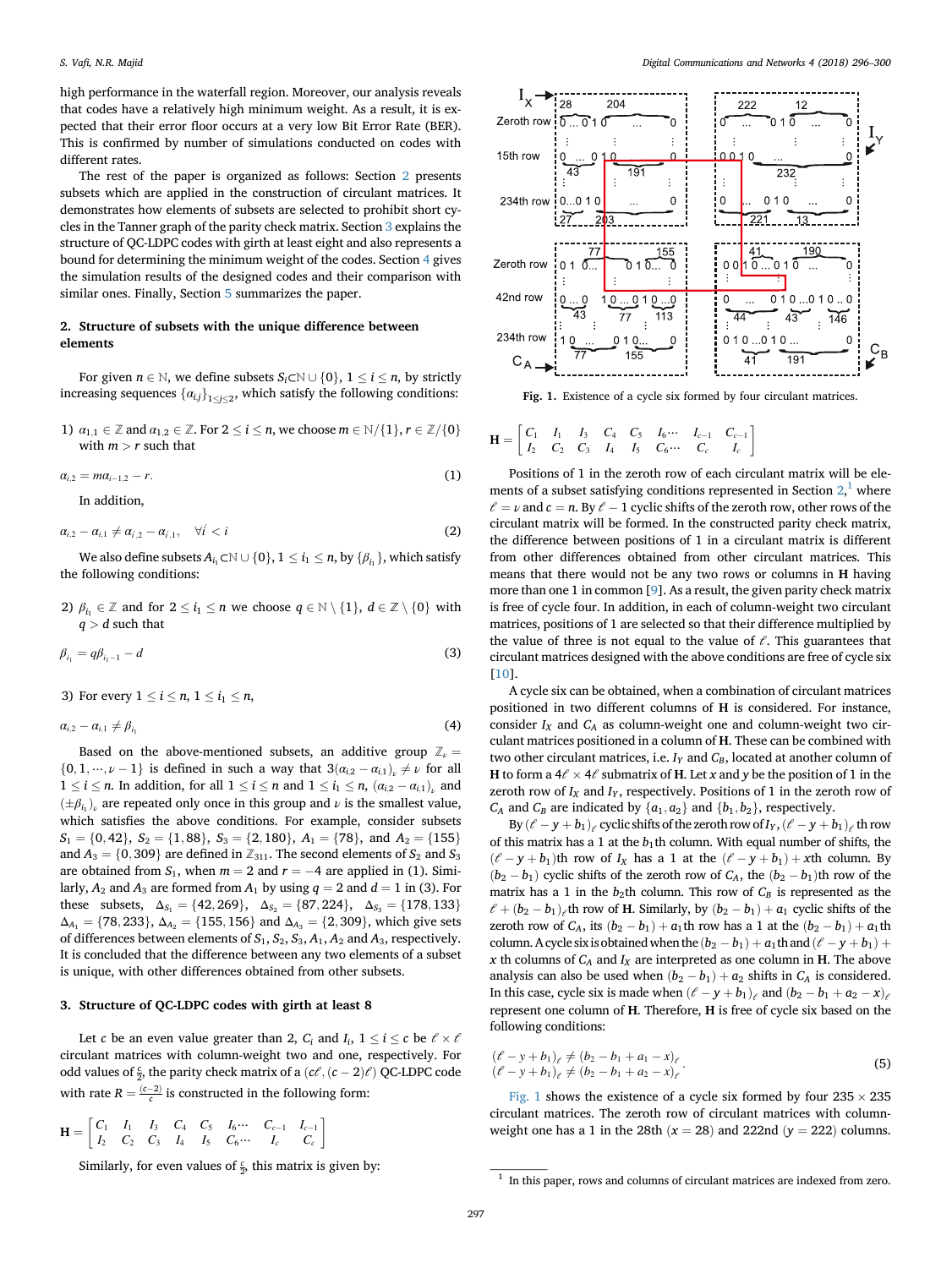#### Table 1

Cycle-6 conditions based on the combination of circulant matrices applied for the construction of parity check matrix (H).

| Row of<br>н     | Shape of<br>combination | Cycle-6<br>condition                                          |
|-----------------|-------------------------|---------------------------------------------------------------|
| 1 <sub>st</sub> | $I_Y$ $I_Y$             | $(b_2 - b_1 + a_1 - x)_{\ell} = (\ell - \gamma + b_1)_{\ell}$ |
| 2nd             | $C_A$ $C_R$             | $(b_2 - b_1 + a_2 - x)_{\ell} = (\ell - y + b_1)_{\ell}$      |
| 1st             | $C_4$ $I_V$             | $(b_2 - b_1 + x - a_2)_{\ell} = (\ell - \gamma + b_1)_{\ell}$ |
| 2nd             | $I_X$ $C_R$             | $(b_2 - b_1 + x - a_1)_{\ell} = (\ell - y + b_1)_{\ell}$      |
| 1st             | $I_X$ $C_A$             | $(a_1 - a_2 + x - b_1)_{\ell} = (x - b_2)_{\ell}$             |
| 2nd             | $C_R$ $I_V$             | $(a_1 - a_2 + x - b_2)_{\ell} = (x - b_2)_{\ell}$             |
| 1 <sub>st</sub> | $C_A$ $C_B$ $I_V$       | $(a_2 - a_1 + b_2)_{\ell} = (y - e_1 + x)_{\ell}$             |
|                 |                         | $(a_2 - a_1 + b_1)_{\ell} = (y - e_1 + x)_{\ell}$             |
| 2nd             | $I_X$ $C_F$             | $(a_2 - a_1 + b_2)_{\ell} = (y - e_2 + x)_{\ell}$             |
|                 |                         | $(a_2 - a_1 + b_1)_{\ell} = (y - e_2 + x)_{\ell}$             |

 $C_A$  and  $C_B$ , which represent circulant matrices with column-weight two, have a 1 at  $(a_1 = 1, a_2 = 79)$  and  $(b_1 = 2, b_2 = 44)$ . By  $\ell - y + b_1 = 15$ cyclic shifts of the first row of  $I_Y$ , the 15th row of the matrix has a 1 in the second column. The  $b_2 - b_1 + 1 = 43$ rd rows of  $C_A$  and  $C_B$  have a 1 in  $b_2$  = 44th column. On the other hand, by 15 cyclic shifts of the zeroth row of  $I_X$ , the 15th row of the matrix has a 1 at the 43rd column. Therefore, at three different rows of H, every two rows have one 1 in common, which is different from two other 1 positions. This concludes a cycle six in H.

By the same argument, there are other combinations of circulant matrices, which form a cycle six in the parity check matrix. Cycle six can also be obtained from circulant matrices positioned in three different columns of H. Table 1 gives the possibilities of the cycle six and their correspondence conditions. In this table,  $C_E$  represents a column-weight two circulant matrix, whose zeroth row has 1 in  $e_1$  and  $e_2$  positions.

In order to have a parity check matrix with girth eight, it is necessary that constituent circulant matrices satisfy conditions given in Section [2.](#page-2-0) First, circulant matrices with column weight 2 without cycles four and six are formed. Then, circulant matrices with column weight 1 are constructed, which also satisfy conditions given in Section [2](#page-2-0) and prohibit the existence of cycle six in H. Steps for constructing such a parity check matrix are given in Algorithm 2.

Algorithm 1 Procedure for construction of parity check matrix with girth eight.

- 1 Determine  $\ell = \frac{k}{c-2}$ .
- 2 For arbitrary values of *m* and *r*, determine subsets  $S_i$ ,  $1 \le i \le c$ , which estisfy conditions mentioned in Section 2. which satisfy conditions mentioned in Section [2.](#page-2-0)
- 3 Construct column-weight-two circulant matrices  $(C_i, 1 \le i \le c)$ from  $S_i$ s.
- 4  $i_1 = 1$  and three arbitrary integer values for  $\beta_1$ , q and d.
- 5  $i_1 \rightarrow i_1 + 1$ .
- 6 If  $i_1 = 2$ , then  $t = i_1$ .
- 7 if  $i_1 > 2$ , then  $t = tt$ .
- 8  $\beta_t = q\beta_{t-1} d$ . If  $\beta_t < \ell$  and satisfies conditions given in Section [2,](#page-2-0) construct the column-weight-one  $I_{i_1}$  based on  $\beta_t$ . If  $\beta_t \geq \ell$ , repeat the algorithm from Step 4.
- 9 If the combination of all  $I_x$ s,  $1 \le i \le i_1$ s with  $C_i$ s,  $1 \le i \le c$  satisfies one of the conditions of Table 1,  $t \rightarrow t + 1$  and repeat the algorithm from Step 8.
- 10 If the combination of all  $I_x$ s,  $1 \le i \le i_1$ s with  $C_i$ s,  $1 \le i \le c$  does not<br>catiefy all conditions of Table 1,  $t = t$  and  $\beta = \beta$ satisfy all conditions of Table 1,  $tt = t$  and  $\beta_{i_1} = \beta_{t_2}$ .
- 11 If  $i_1 < c$ , repeat the algorithm from Step 5. Otherwise, stop the algorithm.

Table 2 gives the details of subsets applied for the construction of the parity check matrix of QC-LDPC codes with girth eight and rates  $\frac{1}{2}$  and  $\frac{2}{3}$ . As expected, for the fixed value of  $\ell$ , the complexity in the design of H is proportional to the number of circulant matrices. It is possible to consider a common element for  $S_i$ s,  $1 \le i \le c$ , while the second element of the subsets is determined by (1) In addition, the number of A, s can be subsets is determined by (1). In addition, the number of  $A_{i}$  s can be determined by particular values of  $q$  and  $d$ , which are different from those considered for the rest of column-weight one circulant matrices.

#### 3.1. A bound for the minimum weight of proposed codes

The constructed parity check matrix can be considered as two submatrices. The first  $2\ell \times (c-2)\ell$  submatrix corresponds to message bits, whereas the second one with size  $2\ell \times 2\ell$  is relevant to parity bits. Each of the  $2\ell \times 2\ell$  matrices obtained from the first submatrix can be combined with the second submatrix to demonstrate a parity check matrix for the half rate  $(4\ell, 2\ell)$  QC-LDPC code. Let  $W_i^{(w_{in})}$ the half rate  $(4\ell, 2\ell)$  QC-LDPC code. Let  $W_i^{(w_{in})}$  be the low weight of the ith  $(4\ell, 2\ell)$  code,  $1 \le i \le \binom{c-2}{2}$  , obtained from messages with weight  $w_{in}$ , where  $\begin{pmatrix} c-2 \\ 2 \end{pmatrix}$  gives number of codes and is defined as the combination of  $(c-2)$  and 2. Let  $(W^{(w_m)})_{\text{min}} = \min(W^{(w_m)}_i)$  as the lowest weight of these codes based on the fixed weight  $w_{in}$ . The minimum weight of  $(c\ell, (c-2)\ell)$  QC-LDPC code is upper bounded by:

$$
\left(W_{min}\right)_{QC-LDPC} \leq \min\left\{\left(W^{(w_{in})}\right)_{min}\right\} \tag{6}
$$

The constructed H has three 1s in its columns. Hence, a set of low weights of designed codes is obtained from three checksums of a message bit with parity bit 1's. Based on girth eight, some conditions should be considered in checksums of each message bit. Fig. 2(a) shows a possibility of cycle six, when positions of 1s in two rows of the matrix are related to the checksum of the message bit  $(M_0)$  with two parity bits  $(P_0)$ and  $P_1$ ). In this figure, columns are labeled by the message and parity bits applied in the checksums. In order to have a cycle six,  $P_0$  and  $P_1$  should be multiplied by the common 1 located at the second submatrix of H, which concludes  $P_0 + P_1 = 0$ . As **H** does not have cycle six, parity bit 1's involved in checksums of the message bit will not form a checksum with each other. Alternatively, a cycle six is obtained when checksums of two message bits have two parity bits in common. Fig. 2(b) shows the possibility of this cycle. Since H is free of the cycle six and differences between the positions of 1s in the zeroth row of each circulant matrix are



Fig. 2. Conditions of cycle 6 formed by checksums of message bits.

#### Table 2

Specifications of subsets applied for the parity check matrix of QC-LDPC codes with rates  $\frac{1}{2}$  and  $\frac{2}{3}$ .

| Code         | First subsets     | m(q) | r(d) |     | Other subsets                                                                          |  |  |
|--------------|-------------------|------|------|-----|----------------------------------------------------------------------------------------|--|--|
| (668, 334)   | ${0,4}, {9}$      | 3(2) | 3(5) | 167 | $\{0,15\}, \{1,45\}, \{2138\}$<br>${23}, {51}, {107}$                                  |  |  |
| (1710, 1140) | $\{0,2\}, \{12\}$ | 3(2) | 2(1) | 285 | $\{0,4\}, \{0,10\}, \{0,28\}, \{0,82\}, \{0,254\}$<br>${23}, {45}, {89}, {177}, {253}$ |  |  |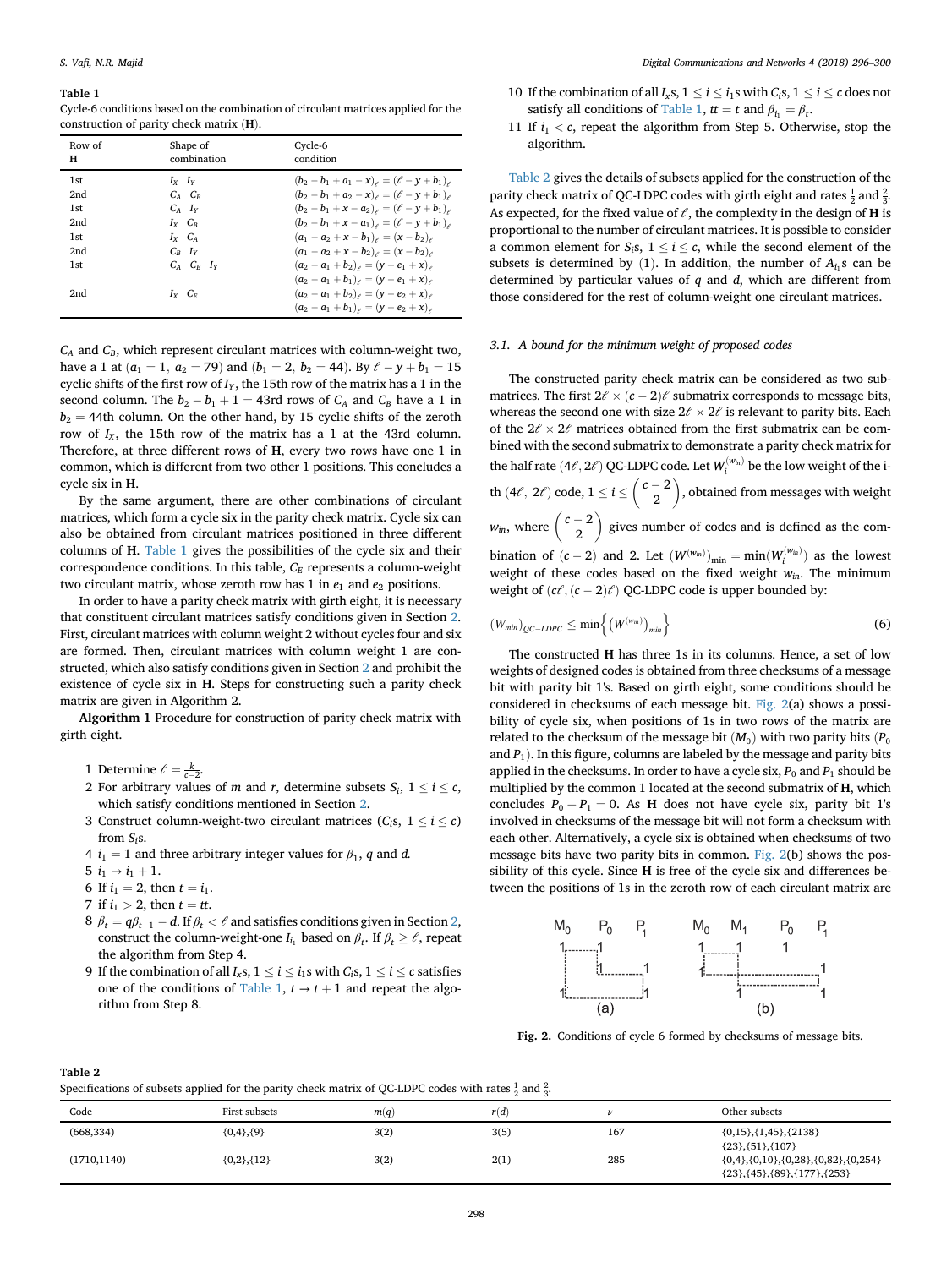#### <span id="page-4-0"></span>Table 3

Minimum weights of (200,100) QC-LDPC code on the basis of messages with weight no greater than 6.





**Fig. 3.** Performance of QC-LDPC codes with rates  $\frac{3}{4}$  and  $\frac{4}{5}$ .

unique, checksums of two message bits do not have more than one parity bit in common.

Considering the above-mentioned conditions, for messages with weight 4 ( $w_{in}$  = 4), checksums with the minimum number of parity bits are formed as follows:

 $M_0 + M_1 = 0, M_0 + P_0 = 0, M_0 + P_5 = 0, M_1 + P_3 = 0, M_2 + P_4 = 0,$  $M_2 + M_1 = 0, M_2 + P_5 = 0, M_3 + P_6 = 0, M_3 + P_{15} = 0, M_3 + P_1 = 0, P_0 + P_3 = 0,$  $P_0 + P_7 = 0, P_2 + P_8 = 0, P_2 + P_9 = 0, P_2 + P_5 = 0, P_3 + P_6 = 0, P_4 + P_{10} = 0,$  $P_6 + P_8 = 0, P_7 + P_{11} = 0, P_7 + P_{12} = 0, P_8 + P_{13} = 0, P_9 + P_{13} = 0, P_9 + P_{14} = 0,$  $P_{10} + P_{14} = 0, P_{10} + P_{11} = 0, P_{11} + P_{15} = 0, P_{12} + P_1 = 0, P_{12} + P_4 = 0, P_{13} + P_{15} =$  $0, P_1 + P_{14} = 0.$ 

These give a codeword with weight 20. Similarly, for messages with weight 3, checksums with minimum number of parity bits will be as follows:

$$
M_0 + P_0 = 0, M_0 + P_1 = 0, M_0 + P_2 = 0, M_1 + P_3 = 0, M_1 + P_4 = 0,
$$
  
\n
$$
M_1 + P_5 = 0, M_2 + P_0 = 0, M_2 + P_6 = 0M_2 + P_7 = 0, P_1 + P_4 = 0,
$$
  
\n
$$
P_1 + P_6 = 0, P_2 + P_{14} = 0, P_2 + P_{15} = 0, P_3 + P_{14} = 0, P_3 + P_9 = 0,
$$
  
\n
$$
P_4 + P_{10} = 0, P_5 + P_{11} = 0, P_5 + P_2 = 0, P_6 + P_8 = 0, P_7 + P_{12} = 0, P_7 + P_{13} = 0,
$$
  
\n
$$
P_{14} + P_{10} = 0, P_9 + P_{15} = 0, P_9 + P_{16} = 0, P_{10} + P_{12} = 0, P_{11} + P_{17} = 0,
$$
  
\n
$$
P_{11} + P_{13} = 0, P_8 + P_{18} = 0, P_{12} + P_{19} = 0, P_{15} + P_{18} = 0, P_{15} + P_{17} = 0,
$$
  
\n
$$
P_{16} + P_{20} = 0, P_{16} + P_{13} = 0, P_{17} + P_{20} = 0, P_{18} + P_{22} = 0, P_{19} + P_{21} = 0,
$$
  
\n
$$
P_{18} + P_{19} = 0, P_{19} + P_{20} = 0, P_{20} + P_{21} = 0, P_{22} + P_{21} = 0, P_{22} + P_{19} = 0,
$$

This concludes a codeword with weight 26. Similar analysis can be done for messages with other weights, which return codewords greater than 20 calculated by  $w_{in} = 4$ . Table 3 gives the minimum weight of the



**Fig. 4.** Performance of QC-LDPC codes with rates  $\frac{1}{2}$  and  $\frac{2}{3}$ .

 $E_{b}/N_{0}$ 



Fig. 5. Performance of (260,130) QC-LDPC code and its comparison with (258,131) QC-LDPC code given in Ref. [\[14](#page-5-0)].

half rate (200,100) QC-LDPC code on messages with weight no greater than 6. The initial subsets applied for the construction of circulant matrices are  $S_1 = \{0, 2\}$  and  $A_1 = \{12\}$ . Other subsets with two elements are obtained using  $m = 3$  and  $r = 2$ . Alternatively, for subsets with one element,  $q = 2$  and  $d = 1$  are used. Subset  $A_4 = \{32\}$  is found by exhaustive search so that it guarantees the existence of no cycle-4 and 6 in the structure of H.

#### 4. Simulation results

The performance of different codes constructed by using parity check matrices proposed in Section [2](#page-2-0) is verified for the AWGN channel. Codes are modulated by using Binary Phase Shift Keying (BPSK) and decoded by using Sum Product Algorithm (SPA). Maximum 100 iterations are considered for the iterative decoding. Fig. 3 shows the performance of (2280,1710) and (2850,2280) QC-LDPC codes. Both codes demonstrate high error-correcting capability. At  $BER = 10^{-6}$ , they are 1.5 dB away from their Shannon limit. The Block Error Rate (BER) performances of